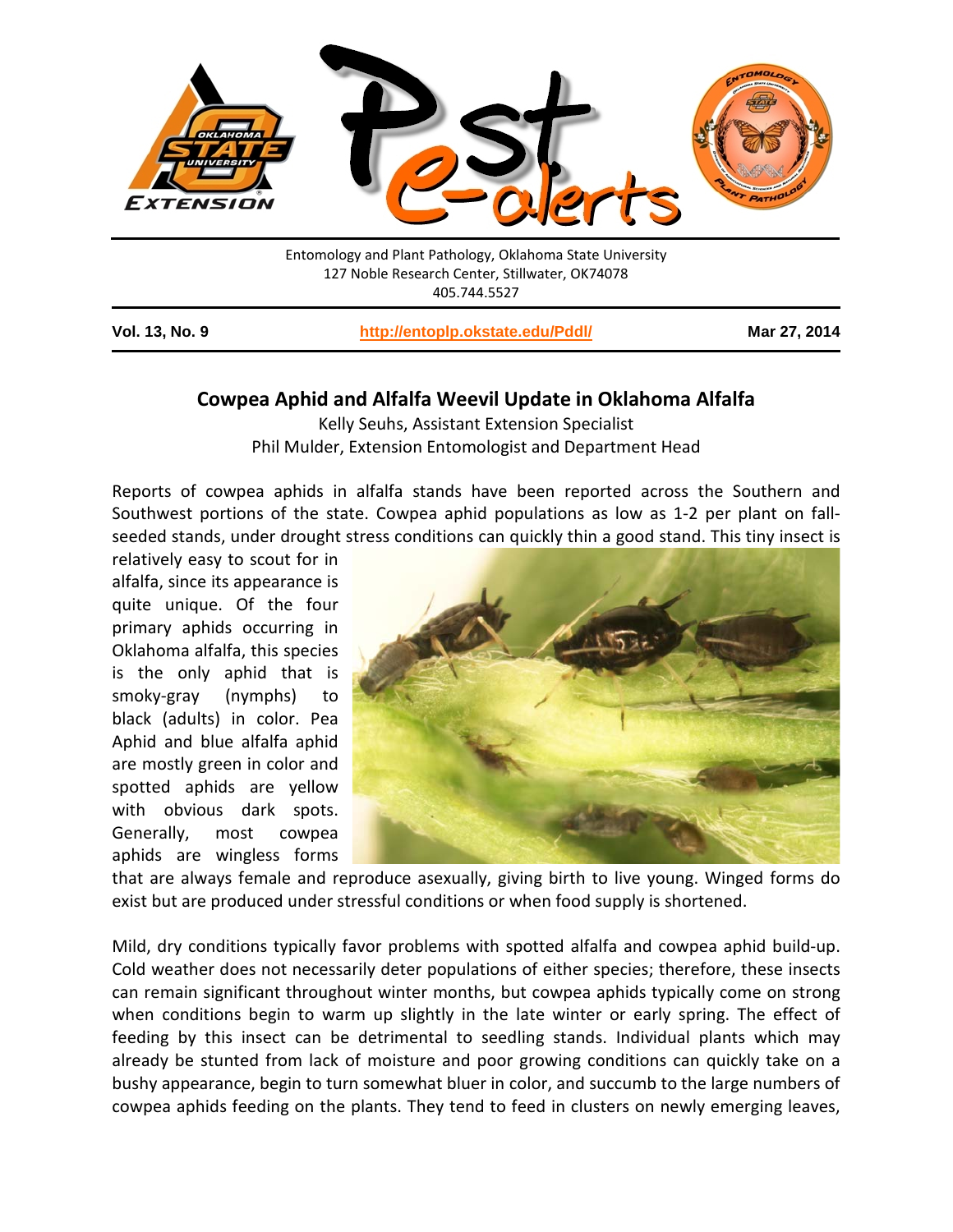blooms, and stems. They can also vector several important virus diseases, including alfalfa mosaic virus. They secrete large quantities of honeydew, which can result in the formation of sooty mold on the plant, further disrupting photosynthesis. While thresholds are similar to those used for pea aphid infestations, because heavy cowpea aphid populations generally occur when alfalfa is exposed to poor growing conditions, if these conditions persist, plants will take longer to rebound from the high numbers.



Treatment considerations should be based on the number of aphids per stem. Most fall-planted alfalfa may be able to tolerate up to five aphids per stem; however if plants are heavily stressed from lack of moisture and poor root establishment, treatment may be required immediately. On established alfalfa, that has 10 inches of growth, up to 50 aphids per stem can be sustained before treatment is needed. For taller alfalfa (>19 inches in height) these infestation levels can be doubled before treatment is necessary. Unfortunately, the compounding factor this year, in addition to aphid numbers, may be the alfalfa growth and moisture situation. Most of the alfalfa around the state is 1-3 inches in height and moisture has been limited. Recent rains may start the growing process and help in some areas, while continued drought continues in others. In past years, the only consolation has been relatively high parasitoid populations attacking aphids. It remains a question this year whether these parasitoid numbers will be adequate to keep a heavy population in check, particularly in light of the ensuing alfalfa weevil larval population that will normally be on the rise

soon, especially in Southern Oklahoma. If insecticide use becomes necessary, especially in a dry year, then adequate coverage is a crucial issue. In these conditions, we recommend 3-5 gal/acre by air or 15-20 gal/acre by ground application methods. Cutting back on liquid when conditions are dry and/or windy can result in poor control. We have seen this repeatedly in previous years when conditions were similar. In relation to chemical choices, Lorsban continues to be the preferred choice for aphid control in alfalfa. Some of the pyrethroids (Proaxis, Warrior, Silencer, Baythroid) will do an effective job; however, certain chemicals within this group will not perform as well on aphids. Although it may be slightly more expensive to use Lorsban, at lower rates (1 pint/A) have shown excellent activity against this pest and these rates should be quite competitive with lower rates of any of the pyrethroids. If making applications by ground, remember to slow down to be certain that the liquid is reaching the plant surface. When dry conditions persist for a long period of time, heavy field dust can create problems with atmospheric tie-up of chemicals. Driving ground equipment quickly over, dry dusty fields can